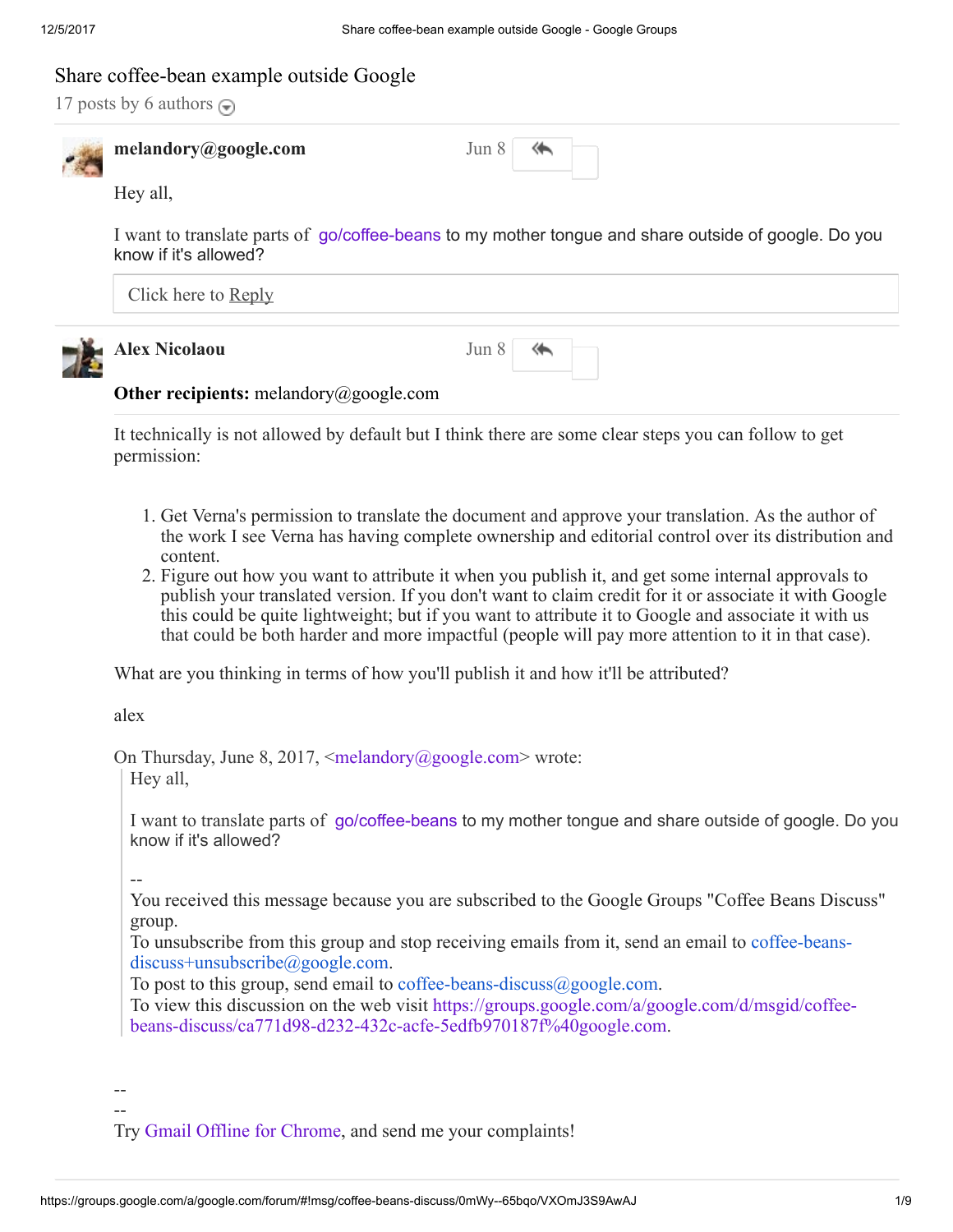

Tanja Gornak Jun 8 Jun 8 Jun 8 Jun 8 Jun 8 Jun 8 Jun 8 Jun 8 Jun 8 Jun 8 Jun 8 Jun 8 Jun 8 Jun 8 Jun 8 Jun 8 Ju

| un |  |  |
|----|--|--|
|----|--|--|

Other recipients: anicolao@google.com

On Jun 8, 2017 7:15 PM, "Alex Nicolaou" [<anicolao@google.com](mailto:anicolao@google.com)> wrote: It technically is not allowed by default but I think there are some clear steps you can follow to get permission:

1. Get Verna's permission to translate the document and approve your translation. As the author of the work I see Verna has having complete ownership and editorial control over its distribution and content.

Cool, I'll send permission request, thanks!

1. Figure out how you want to attribute it when you publish it, and get some internal approvals to publish your translated version. If you don't want to claim credit for it or associate it with Google this could be quite lightweight; but if you want to attribute it to Google and associate it with us that could be both harder and more impactful (people will pay more attention to it in that case).

I want to share it in personal blog. I haven't had the intentionto claim the credit or attribute it to Google (but I might give it a second thought, since I agree about impact) Initially I just thought that it's very nice analogy and might help my non-Googler female friends to better defend their position.

What are you thinking in terms of how you'll publish it and how it'll be attributed?

alex

On Thursday, June 8, 2017,  $\leq$ [melandory@google.com](mailto:melandory@google.com) $>$  wrote: Hey all,

I want to translate parts of [go/coffee-beans](https://goto.google.com/coffee-beans) to my mother tongue and share outside of google. Do you know if it's allowed?

--

You received this message because you are subscribed to the Google Groups "Coffee Beans Discuss" group.

To unsubscribe from this group and stop receiving emails from it, send an email to coffee-beansdiscuss+unsubscribe@google.com.

To post to this group, send email to coffee-beans-discuss@google.com.

To view this discussion on the web visit https://groups.google.com/a/google.com/d/msgid/coffee[beans-discuss/ca771d98-d232-432c-acfe-5edfb970187f%40google.com.](https://groups.google.com/a/google.com/d/msgid/coffee-beans-discuss/ca771d98-d232-432c-acfe-5edfb970187f%40google.com?utm_medium=email&utm_source=footer)

-- --

Try [Gmail Offline for Chrome,](http://goto.ext.google.com/fastgmail-chrome) and send me your complaints!



↞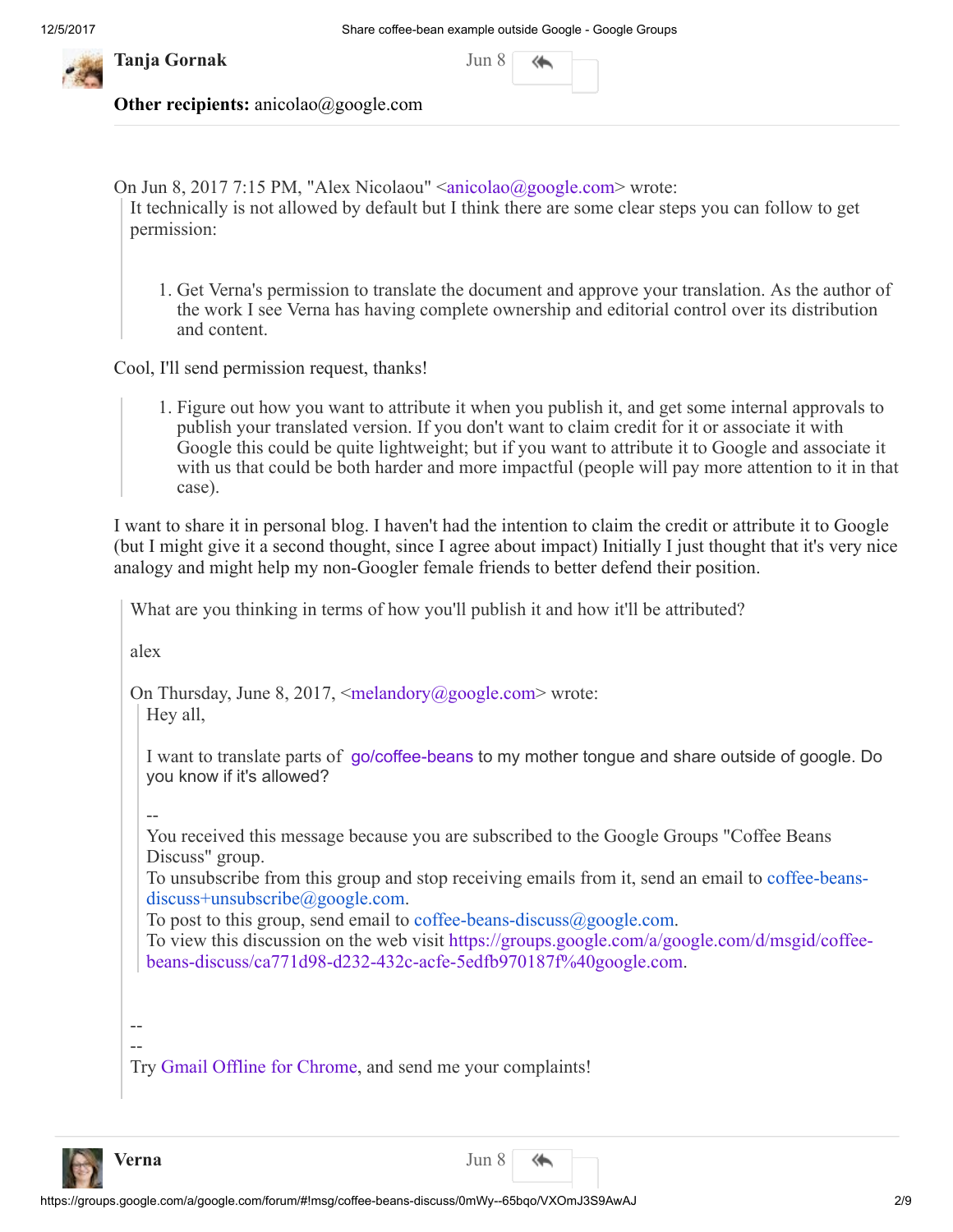**Other recipients:** melandory@google.com, desfontaines@google.com, caitlyn@google.com, anicolao@google.com

+Caitlyn, who had a similar question previously +Damien, who was also in this conversation

See Employee [Communications](https://support.google.com/mygoogle/answer/3260571) Policy.

Someone from the press team responded with "You're welcome to post something in your personal capacity -- not on behalf of Google. I'd be prepared for some stiff blowback, though, along the lines of 'Do we really need to reduce people to coffee beans to understand the value of diversity?' I personally find it too reductive."

#### - show quoted text - - show quoted text -

To view this discussion on the web visit https://groups.google.com/a/google.com/d/msgid/coffee[beans-discuss/CAMhA9u58P1kRKsFAqUiu-Ud\\_zreXDOvTdk6wRxMKyMEqL9vu3Q%](https://groups.google.com/a/google.com/d/msgid/coffee-beans-discuss/CAMhA9u58P1kRKsFAqUiu-Ud_zreXDOvTdk6wRxMKyMEqL9vu3Q%40mail.gmail.com?utm_medium=email&utm_source=footer) 40mail.gmail.com.



# **Dana Dahlstrom** Jun 8

**Other recipients:** vjfriesen@google.com, melandory@google.com, desfontaines@google.com, caitlyn@google.com, anicolao@google.com

On Thu, Jun 8, 2017 at 12:04 PM, Verna Friesen  $\langle \text{vifriesen}(\alpha) \text{google.com} \rangle$  wrote:

> Someone from the press team responded with "You're welcome to post something in your personal capacity -- not on behalf of Google. I'd be prepared for some stiff blowback, though, along the lines of 'Do we really need to reduce people to coffee beans to understand the value of diversity?' I personally find it too reductive."

That sounds like good advice. To me, there are at least two aspects of the charge that it's "reductive". Coffee beans are unlike people in that it doesn't matter how we treat them—only how the liquid tastes after we roast, grind, and decoct them—and in the first place, resorting to analogies can seem patronizing to the audience, insulting to their intelligence.

Rather than translating the doc, I'd encourage you to express your own thoughts in your own words. Maybe you can do a better job, and avoid or address the problems explored in earlier threads in this group!



### **Paul Leventis** Jun 8

↞

**Other recipients:** dahlstrom@google.com, vjfriesen@google.com, melandory@google.com, desfontaines@google.com, caitlyn@google.com, anicolao@google.com

Another opinion is that reducing the problem and expressing it in a less charged, non-human format enables focus on one specific aspect of a very complicated discussion. Coffee beans was the first time that I'd seen a succinct, clear description of why disproportionate effort may be needed to achieve a different mix.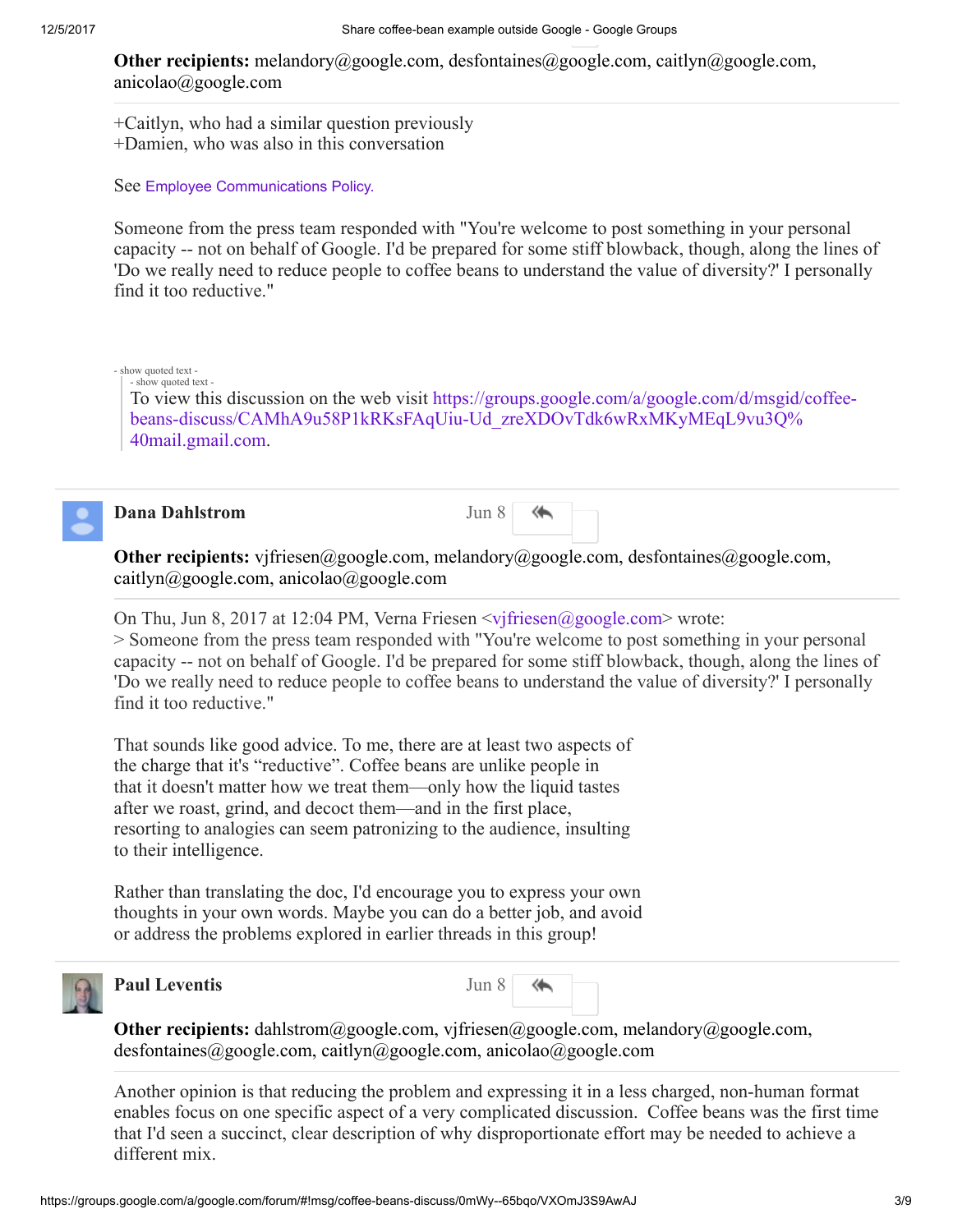#### 12/5/2017 Share coffee-bean example outside Google - Google Groups

My intelligence doesn't feel particularly insulted for having needed this simplification to view the problem more clearly. But I imagine there can exist people who feel that way.

- show quoted text - - show quoted text -

--

You received this message because you are subscribed to the Google Groups "Coffee Beans Discuss" group.

[To unsubscribe from this group and stop receiving emails from it, send an email to](mailto:coffee-beans-discuss%2Bunsubscribe@google.com) coffee-beansdiscuss+unsubscribe@google.com.

To post to this group, send email to coffee-beans-discuss $(\partial_{\xi}$ google.com.

To view this discussion on the web visit https://groups.google.com/a/google.com/d/msgid/coffee[beans-discuss/CACqwCQhpgyQuQLqBvB%2BqgG%2B0rUS4j4T%3Dk%](https://groups.google.com/a/google.com/d/msgid/coffee-beans-discuss/CACqwCQhpgyQuQLqBvB%2BqgG%2B0rUS4j4T%3Dk%3D2StngtS9ryPw4uVQ%40mail.gmail.com) 3D2StngtS9ryPw4uVQ%40mail.gmail.com.



# **Dana Dahlstrom** Jun 8

↞

Other recipients: pleventis@google.com, vjfriesen@google.com, melandory@google.com, desfontaines@google.com, caitlyn@google.com, anicolao@google.com

Thanks, Paul. I understand people have different impressions. My own initial response was confusion, because I find the presentation of the statistical argument overcomplicated with non-essential details (and, more recently, missing essential ones). It took me several readings to understand it initially, and discussions in this group so far suggest how difficult it can be.

I think the main point of go/coffee-beans is simply expressed: to increase hiring does not necessarily require hiring "worse" people; you can hire more "good" candidates by improving the evaluation process so they're less likely to be rejected.



# Dana Dahlstrom Jun 8

⋘

**Other recipients:** pleventis@google.com, vjfriesen@google.com, melandory@google.com, desfontaines@google.com, caitlyn@google.com, anicolao@google.com

On Thu, Jun 8, 2017 at 1:07 PM, Dana Dahlstrom  $\leq$ dahlstrom $\omega$ google.com> wrote: > to increase hiring does not necessarily require hiring "worse" people

Oops! I meant: does not necessarily require hiring "bad" people—the non-Grade-A beans in the analogy. This argument relies on a binary classification of "good" and "bad", and suggesting a scale of "better" and "worse" undermines the claim, as Purujit observed in another thread.



## **Dana Dahlstrom** Jun 8

Other recipients: vjfriesen@google.com, melandory@google.com, desfontaines@google.com, caitlyn@google.com, anicolao@google.com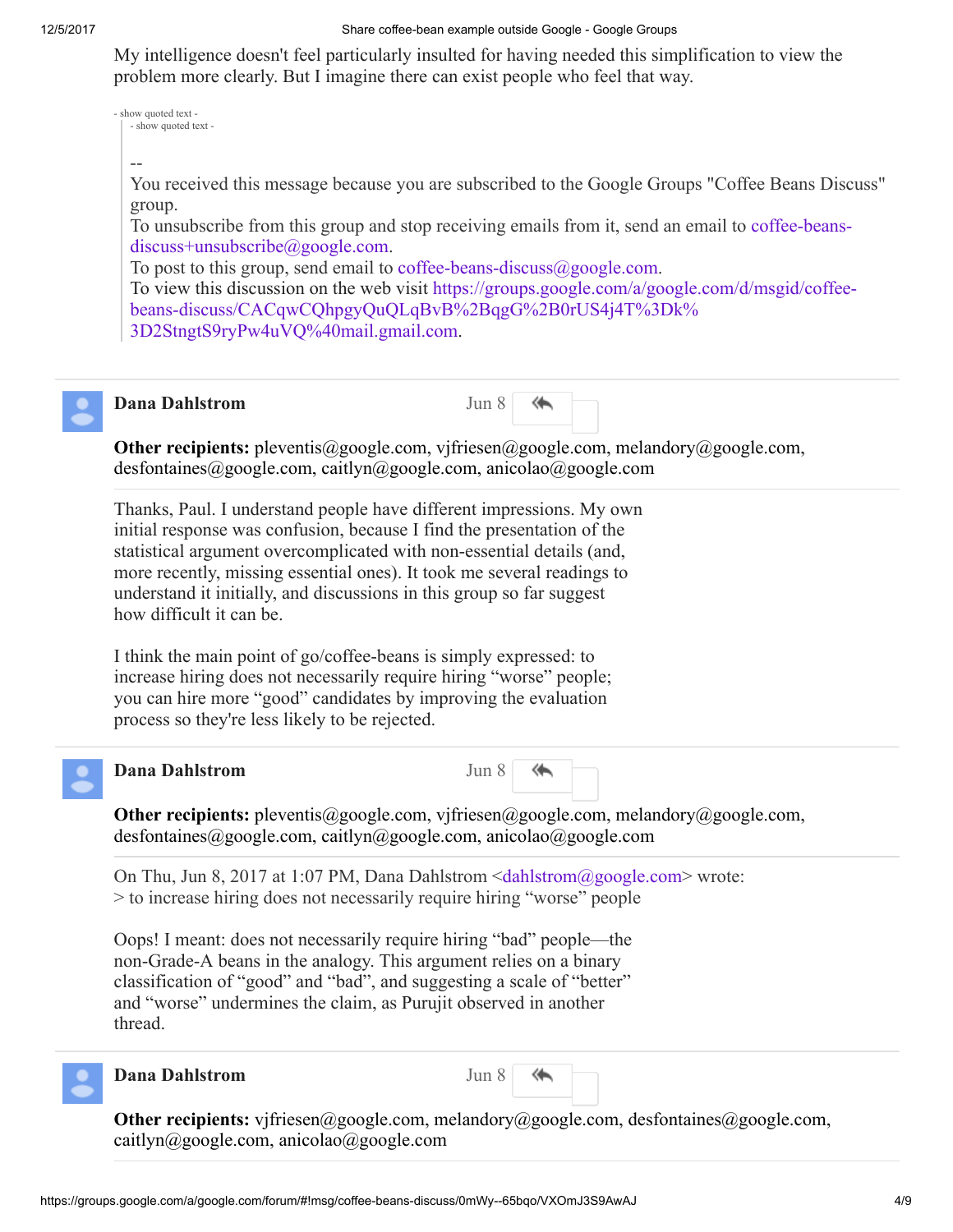To anyone who may make an argument along these lines, publicly or otherwise, I'd suggest even if you choose something like a coffee-bean analogy, not to promote different evaluation processes for different colors. I expect that is the biggest lightning rod here, because of the fairness and equal-opportunity questions it raises when applied to people. A more prudent suggestion, I think, would be "planting more fields of teal beans".



# Alex Nicolaou Jun 8

**Other recipients:** dahlstrom@google.com, vjfriesen@google.com, melandory@google.com, desfontaines@google.com, caitlyn@google.com

You demonstrate once again that you completely don't get or don't agree with the point of the document.

It's not at all about planting more beans. It's about recognizing that diversity hiring efforts don't have to amount to lowering the bar: that is is possible to imagine coming up with processes where the bar is maintained but diversity is still improved.

alex

| - show quoted text - |  |
|----------------------|--|
| - show quoted text - |  |

--

You received this message because you are subscribed to the Google Groups "Coffee Beans Discuss" group.

To unsubscribe from this group and stop receiving emails from it, send an email to coffee-beansdiscuss+unsubscribe@google.com.

To post to this group, send email to coffee-beans-discuss $(\partial g)$  google.com.

To view this discussion on the web visit https://groups.google.com/a/google.com/d/msgid/coffee[beans-discuss/CACqwCQidJiq23d1E\\_Xc0hg%2BPcJG\\_VEdbbNyEfn8qQqR6CLzD5w%](https://groups.google.com/a/google.com/d/msgid/coffee-beans-discuss/CACqwCQidJiq23d1E_Xc0hg%2BPcJG_VEdbbNyEfn8qQqR6CLzD5w%40mail.gmail.com) 40mail.gmail.com.

- show quoted text -



# Dana Dahlstrom Jun 8

⋘

Other recipients: anicolao@google.com, vjfriesen@google.com, melandory@google.com, desfontaines@google.com, caitlyn@google.com

On Thu, Jun 8, 2017 at 1:50 PM, Alex Nicolaou [<anicolao@google.com](mailto:anicolao@google.com)> wrote:

> You demonstrate once again that you completely don't get or don't agree with the point of the document. […] It's about recognizing that diversity hiring efforts don't have to amount to lowering the bar: that is is possible to imagine coming up with processes where the bar is maintained but diversity is still improved.

Please explain to me how this sentence fails to convey my understanding of that point:

On Thu, Jun 8, 2017 at 1:07 PM, Dana Dahlstrom  $\leq$ dahlstrom $\omega$ google.com> wrote:

> I think the main point of go/coffee-beans is simply expressed: to increase hiring does not necessarily require hiring "bad" people; you can hire more "good" candidates by improving the evaluation process so they're less likely to be rejected.



**Purujit Saha** Jun 8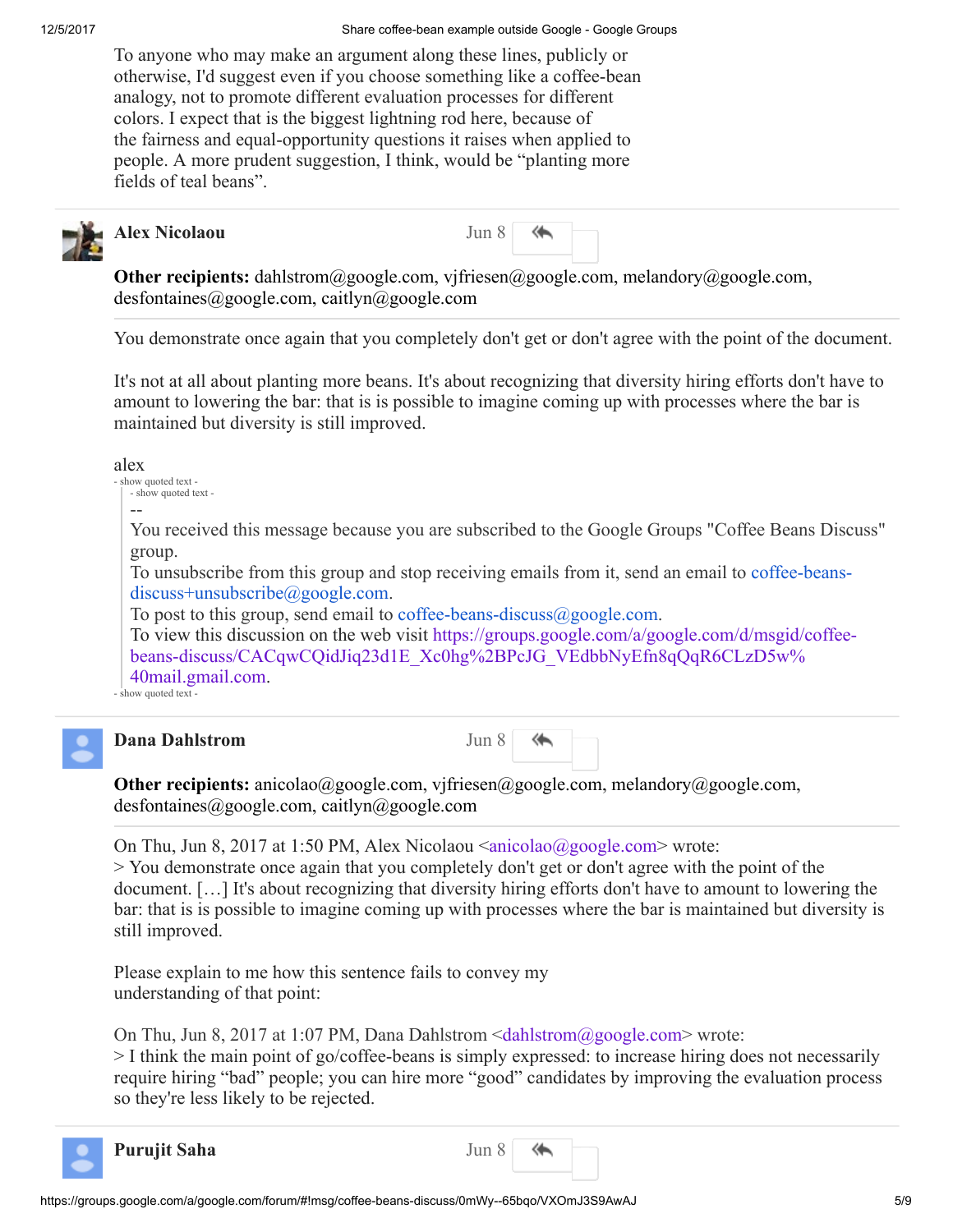**Other recipients:** dahlstrom@google.com, anicolao@google.com, vjfriesen@google.com, melandory@google.com, desfontaines@google.com, caitlyn@google.com

It's about recognizing that diversity hiring efforts don't have to amount to lowering the bar: that is is possible to imagine coming up with processes where the bar is maintained but diversity is still improved.

Although it is commonly referred to as a bar (indicating a binary pass/fail decision), in practice it is more of a distribution of quality among hires that we need to maintain. And yes, it is possible to come up with processes that maintain the distribution but improve diversity. The crucial factor in such processes is that it should not have any influence on the hiring decision. For example, adapting the information we use to assess the candidate against the hiring bar only for candidates from minority backgrounds (as go/diversity-mythbusters suggest) before making the hiring decision would impact the quality distribution because it will lower the false negative rates (by virtue of having more or less information than the other groups) for that group of candidates. As another example, letting candidates with minority backgrounds have more opportunities to learn about working at google after they have an offer (to convince them to work at google over their other offers), will not impact the distribution because arguably, the outcome of this process does not depend on the quality of the candidate. In other words, the inputs to the interview process and the interview process itself need to be the same for all candidates regardless of their backgrounds.

show quoted text - show quoted text -

--

You received this message because you are subscribed to the Google Groups "Coffee Beans Discuss" group.

[To unsubscribe from this group and stop receiving emails from it, send an email to](mailto:coffee-beans-discuss%2Bunsubscribe@google.com) coffee-beansdiscuss+unsubscribe@google.com.

To post to this group, send email to coffee-beans-discuss $(\partial_{\xi}$ google.com.

To view this discussion on the web visit https://groups.google.com/a/google.com/d/msgid/coffee[beans-discuss/CACqwCQg1%2BPVGMd0%3DsAA1f3n3mYg\\_6mWg0hPyJmZ6iaNX-](https://groups.google.com/a/google.com/d/msgid/coffee-beans-discuss/CACqwCQg1%2BPVGMd0%3DsAA1f3n3mYg_6mWg0hPyJmZ6iaNX-TQmbg%40mail.gmail.com)TQmbg%40mail.gmail.com.



### **Dana Dahlstrom** Jun 8

↞

Other recipients: anicolao@google.com, vjfriesen@google.com, melandory@google.com, desfontaines@google.com, caitlyn@google.com

On Thu, Jun 8, 2017 at 1:55 PM, Dana Dahlstrom  $\leq$ dahlstrom $\omega$ google.com> wrote: > Please explain to me how this sentence fails to convey my understanding […]

On reflection, no need to explain. As I wrote earlier, I did have trouble following the document initially, but that was a long time ago and I think I understand it pretty well now.

Leaving aside problems with the statistical argument, which could be corrected, I'm concerned with messages the document may send. In particular there are two possible implications I hope are false about Google:

1. The company's motivation for diversity is primarily the bottom line, and matters such as fairness to candidates and happiness and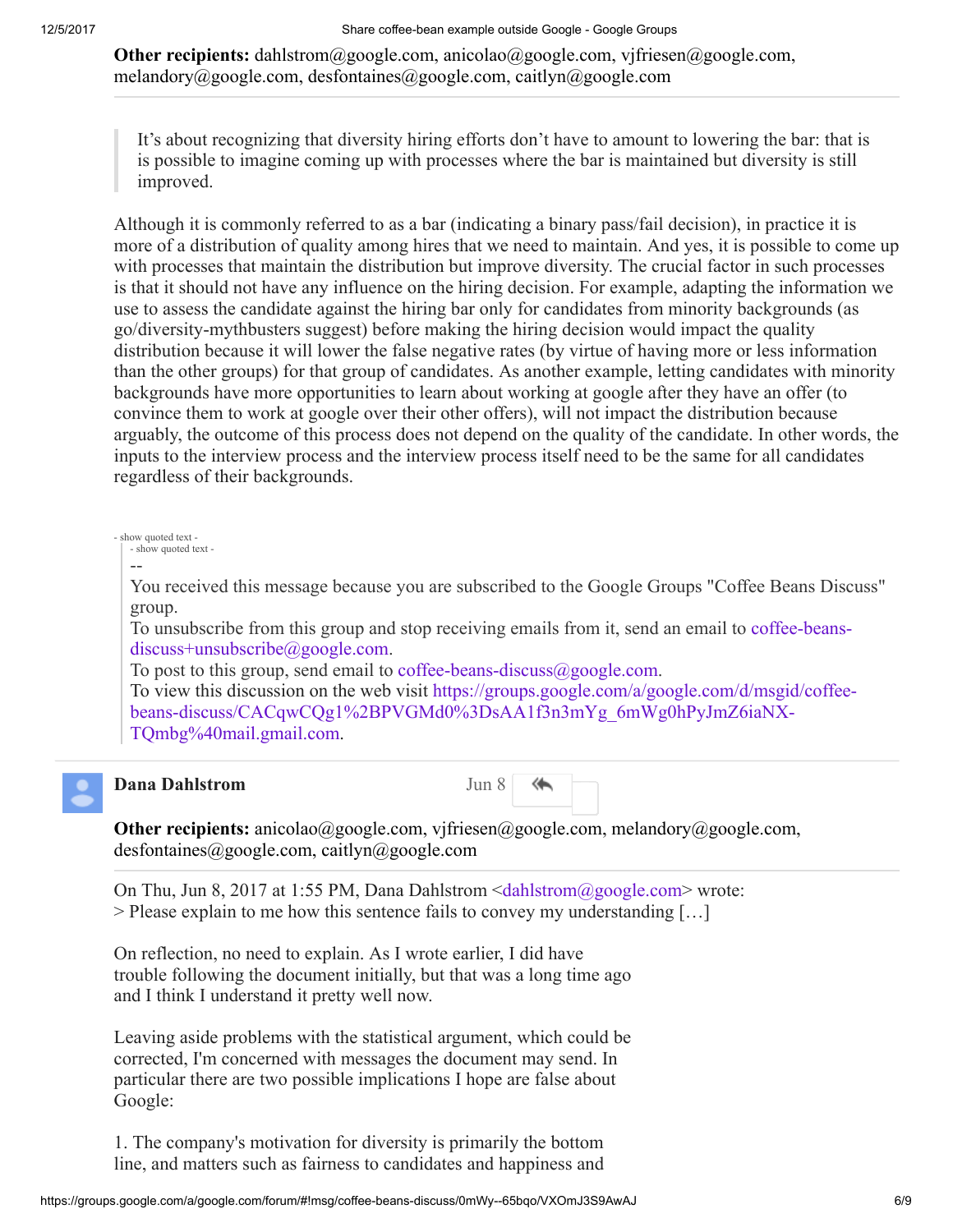belonging among employees of all backgrounds are subsidiary at best.

2. We might design different hiring or evaluation processes for different groups of candidates with the intent that people's demographic traits would affect their chances of being hired.

These implications are somewhat disguised by the coffee-bean abstraction, which is part of the reason I agree with the complaint that it's "reductive" and I'm suggesting folks think twice about spreading it externally.



## Dana Dahlstrom

| Jun 8 |  |
|-------|--|
|       |  |

Other recipients: anicolao@google.com, vjfriesen@google.com, melandory@google.com, desfontaines@google.com, caitlyn@google.com

On Thu, Jun 8, 2017 at 2:53 PM, Dana Dahlstrom <[dahlstrom@google.com](mailto:dahlstrom@google.com)> wrote: > These implications are somewhat disguised by the coffee-bean abstraction

Actually it's not just that it disguises them, but that it countenances them.

# **Dana Dahlstrom** Jun 8 Jun 8 Jun 8 Jun 8 Jun 8 Jun 8 Jun 8 Jun 8 Jun 8 Jun 8 Jun 8 Jun 8 Jun 8 Jun 8 Jun 8 Jun 8 Jun 8 Jun 8 Jun 8 Jun 8 Jun 8 Jun 8 Jun 8 Jun 8 Jun 8 Jun 8 Jun 8 Jun 8 Jun 8 Jun 8 Jun 8 Jun 8 Jun 8 Jun 8 J

Other recipients: anicolao@google.com, vjfriesen@google.com, melandory@google.com, desfontaines@google.com, caitlyn@google.com

On Thu, Jun 8, 2017 at 1:50 PM, Alex Nicolaou [<anicolao@google.com](mailto:anicolao@google.com)> wrote: > It's not at all about planting more beans.

Right, go/coffee-beans does not mention the possibility of planting more teal beans; I suggested that might be more prudent. Many of our efforts described at go/diversity are analogous.

I gather Google does not use a "quick, cheap evaluation process" to reject more candidates of some demographics and an "expensive process" to reject fewer of others. To the contrary I understand we aim to avoid differential treatment, not codify it.

Especially since go/coffee-beans seems to misrepresent Google's hiring practices in a way that could raise legal questions, I think we're better off not sharing it externally.



# Purujit Saha Jun 9



**Other recipients:** dahlstrom@google.com, anicolao@google.com, vjfriesen@google.com, melandory@google.com, desfontaines@google.com, caitlyn@google.com

I gather Google does not use a "quick, cheap evaluation process" to reject more candidates of some demographics and an "expensive process" to reject fewer of others.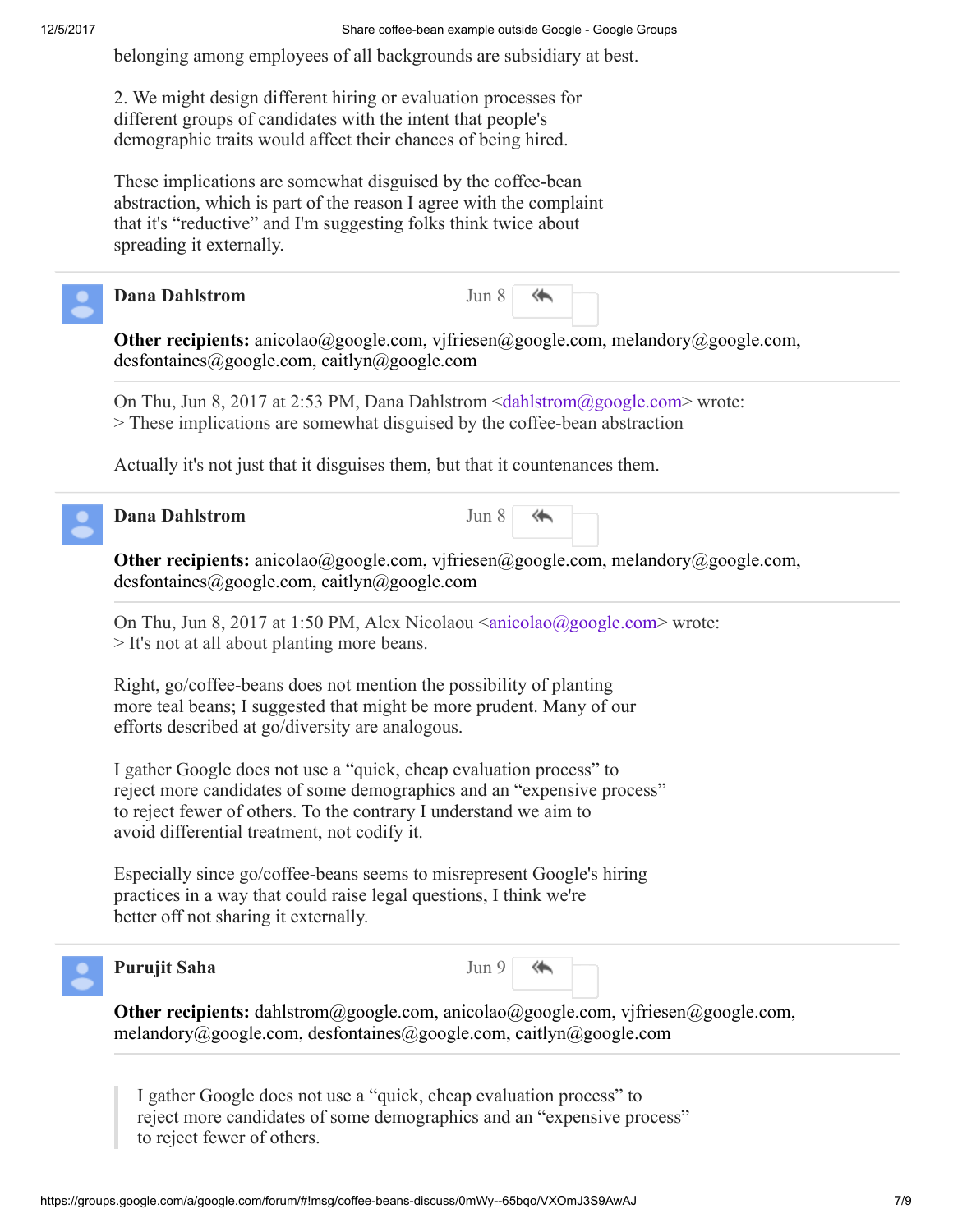#### 12/5/2017 Share coffee-bean example outside Google - Google Groups

My impression is that google does tailor the evaluation process based on the background of the candidate. Here is what go/diversity-mythbusters (I assume that doc is official) have to say about this

The hiring bar (which is about how well we think the candidate will do at Google) for a given job ladder and level is the same for everyone. However, the information we use to assess the candidate against the hiring bar is adaptable depending on the candidate's background.

[And here's what Alan Eustace and Niika Thomas said at a \(TGIF\)\[https://sites.google.](https://sites.google.com/a/google.com/tgif-info/highlights/diversitytgif?pli=1) com/a/google.com/tgif-info/highlights/diversitytgif?pli=1):

Alan Eustace: One of the things that we found when  $I - I$  actually for a long time, I looked at every single packet for women and diversity out of engineering. Anybody we rejected with a score of over 2.5, I read the packet, for a really, really long time. What I found in a lot of these cases was, these are really rare people. We don't get to see very many. You know, a black female engineer in our pool, you know, we're going to see, like, a vanishingly small number of them. So why don't we spend a little extra time with that candidate? You know, why don't we maybe have them interview with — you know, if they had a math major and a computer science, why don't we have somebody interview — both of them from both those disciplines. Or why don't we do more reference checks. Or why don't we do a bunch of things just to make sure that we're not having a false negative in this case. So let's work harder on the false negatives. If I can just get rid of every false negative, we're going to have a great company that's going to have a lot of really smart people. And I'll give you one example of this. When I went through this packet, I saw this packet, it was kind of a coin flip. It was a woman, and she was — she looked pretty good on things. She had one bad interview. So I called her advisor, who happened to be a friend of mine. And I said, hey, did we make a mistake here? He said, yeah, you made one of the worst mistakes you probably ever made. That was the best candidate I have ever had in a Ph.D. program. She went to a major university. She's a faculty member. She's doing fantastic. But we missed her not because, you know, our interview process was hopelessly flawed. It was because we didn't take the time to make one phone call. So for these rare candidates, really think about what could you do in those cases to make sure that you're not making a mistake, because there are very few of these people out there.

Nilka Thomas: Just to add to that, we know that we're actually making good decisions. When Alan talks about this extra process, we actually have tracked the data, and we've looked at how people have performed ones they've actually gotten here, and the results are sound. It's often that we have a false negative. And as Alan mentioned, we can't afford it with these candidates, they're in such small supply.

#### - show quoted text - - show quoted text -

# --

You received this message because you are subscribed to the Google Groups "Coffee Beans Discuss" group.

[To unsubscribe from this group and stop receiving emails from it, send an email to](mailto:coffee-beans-discuss%2Bunsubscribe@google.com) coffee-beansdiscuss+unsubscribe@google.com.

To post to this group, send email to [coffee-beans-discuss@google.com.](mailto:coffee-beans-discuss@google.com)

To view this discussion on the web visit https://groups.google.com/a/google.com/d/msgid/coffee[beans-discuss/CACqwCQj%2BWKf5Vk75JDc2ct0BUQ2QwyG3dZ6pcxudGWx%2B%2By](https://groups.google.com/a/google.com/d/msgid/coffee-beans-discuss/CACqwCQj%2BWKf5Vk75JDc2ct0BUQ2QwyG3dZ6pcxudGWx%2B%2By-vGA%40mail.gmail.com)vGA%40mail.gmail.com.



#### Dana Dahlstrom Jun 90

| ın |  |
|----|--|
|----|--|

Other recipients: purujit@google.com, anicolao@google.com, vjfriesen@google.com, melandory@google.com, desfontaines@google.com, caitlyn@google.com